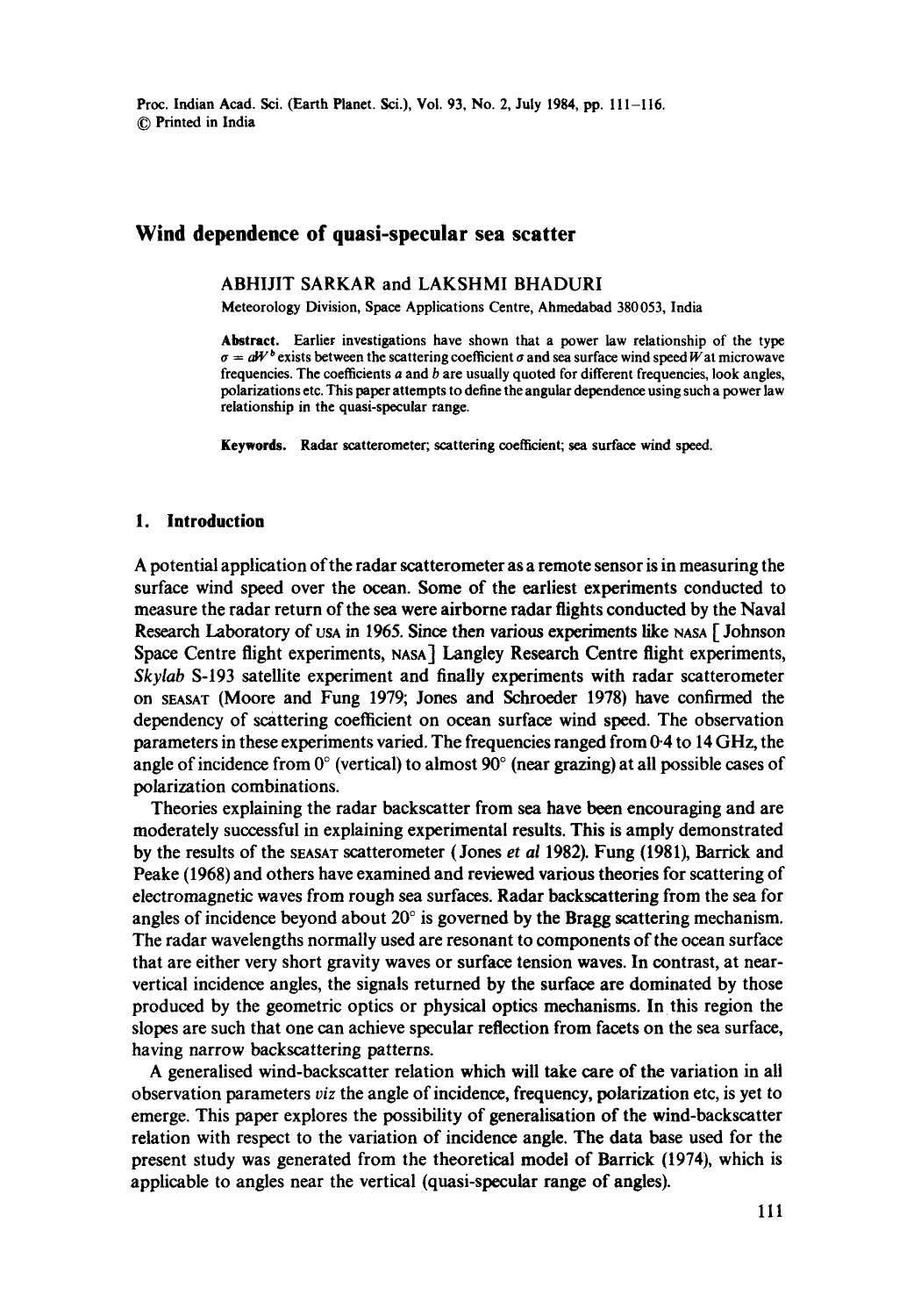# **2. Scattering in the quasi-specular region and the specular point model**

The central theme in the application of the theory of scattering lies in the description of the interaction of electromagnetic waves in the microwave range with the surface of the sea. Various investigations (e.g. Kitaigorodskii 1981; Bass *et al* 1968) conducted in this field have shown that the interaction has a resonant nature, *i.e.* only certain fourier components of the surface shape are responsible for scattering in a given direction. This mechanism, known as Bragg scattering, is predominant for incidence angles above about  $20^\circ$ . However, at near-vertical incidence angles the primary mechanism is quasi specular in which geometric or physical optics techniques can be used to develop theoretical results.

A simplified form of the backscatter cross-section per unit area  $\sigma^{\circ}$  in the quasispecular region *(i.e.* with angles of incidence up to 15-20°) is given by Barrick (1974):

$$
\sigma^{\circ} = \pi \sec^4 \theta \, p_s \left( -\tan \theta, 0 \right) |R(0)|^2 \tag{1}
$$

where  $\theta$  is the angle of incidence from the vertical;  $p_s(\zeta_x, \zeta_y)$  the joint probability density function of the surface slopes  $\zeta_x = \frac{3}{2}$  and  $\zeta_y = \frac{3}{2}$  with  $\zeta$  being the surface height above the mean *(xy)* plane. It has been assumed that the *xz* plane is the incident plane and R(0) the Fresnel reflection coefficient of the surface at normal incidence.

The Fresnel reflection coefficient of a surface with dielectric constant  $\varepsilon$  is computed by the expression (Jackson 1962):

$$
R(0) = \frac{\varepsilon^{1/2} - 1}{\varepsilon^{1/2} + 1}
$$
 (2)

e for sea water is a complex number and is computed as described by Saxton and Lane (1952).

Equation (1) is based on the specular point model (Barrick 1968), which involves derivation of the average number of specular points for a two-dimensionally rough surface and the Gaussian curvature at these points. It is reasonable to interpret (1) as the scattered signal being merely proportional to the probability of the surface having regions tilted at slope--tan  $\theta$ , which make them normal to the incident ray. For an isotropic rough surface of Gaussian statistics, (1) becomes

$$
\sigma^{\circ} = (1/S^2) |R(0)|^2 \sec^4 \theta \exp(-\tan^2 \theta/S^2)
$$
 (3)

where  $S<sup>2</sup>$  is the total variance of slopes. Estimation of surface slope (Phillips 1966) and its substitution in (3) results in a reasonably good agreement with the observed wind dependence of the microwave sea scatter in the quasi-specular range (Barrick 1974). Figure 1 shows the typical wind dependence curves of the backscatter in the quasi specular range for 9 GHz frequency band. The backscattered power predicted by the specular point model is perfectly reflected; hence the backscatter cross-section from these facets is polarization insensitive. The frequency dependence of  $\sigma^{\circ}$  is not explicit. The terms  $R(0)$  and S enter (3) such that  $\sigma^{\circ}$  turns out to be very weakly dependent on frequency. In contrast, a sharp angular dependence is seen. The curve corresponding to angle of incidence of  $10^{\circ}$  in figure 1, seems to separate the curves of different nature of wind dependence. Backscatter decreases with increasing wind speed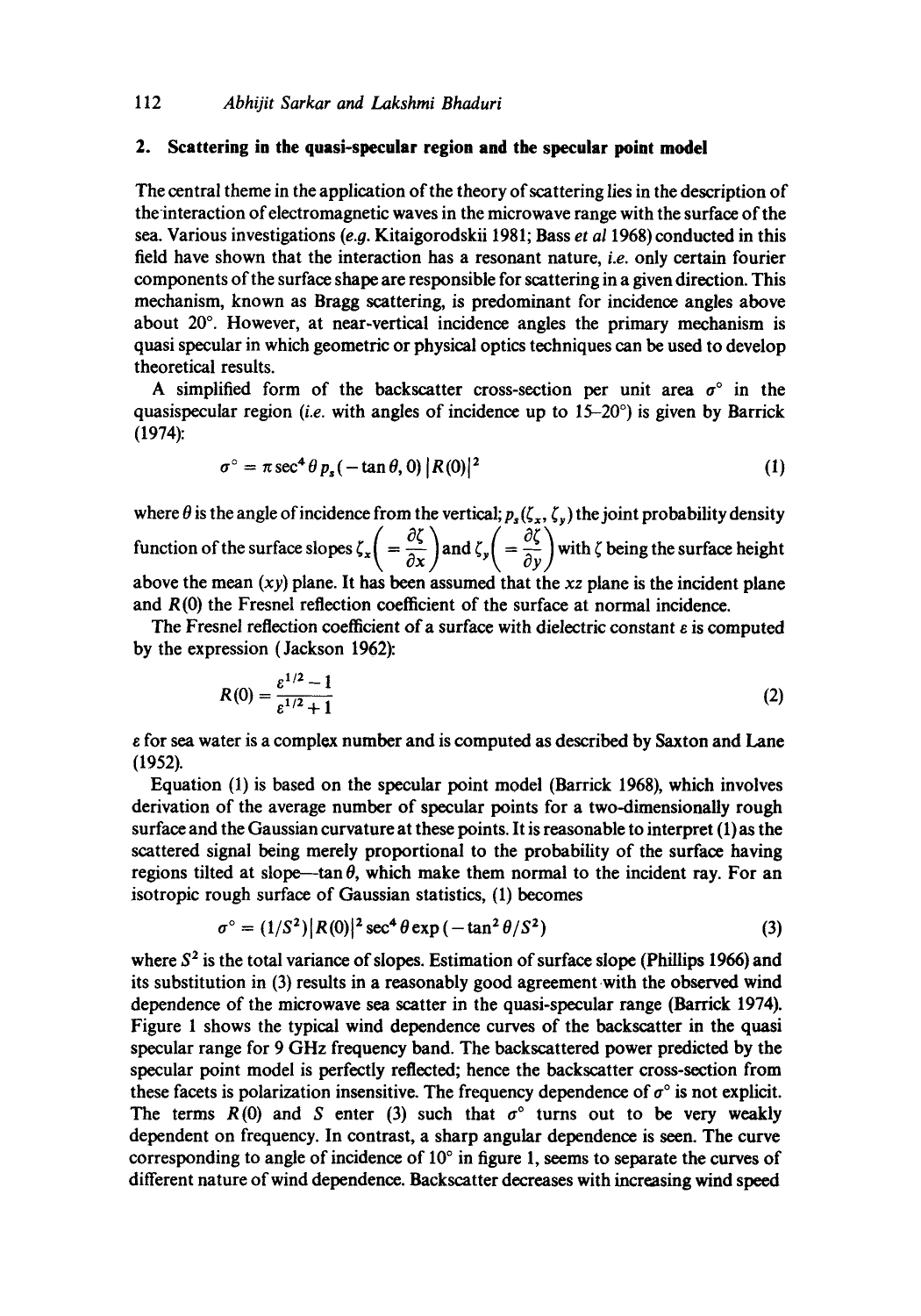for angles below 10 $^{\circ}$ , whereas it increases for angles above it. For incidence angle of 10 $^{\circ}$ , backscatter cross-section seems to be insensitive to variations in wind speed, which makes it ideal for normalisation purposes.

#### **3. Result**

Experimental measurements (Jones and Schroeder 1978; Moore and Fung 1979) of scattering coefficients at different frequencies, polarization and angles of incidence have exhibited that a power law relationship of the type  $\sigma^{\circ} = aW^b$  exists. This is corroborated by the results obtained through the specular point model (figure 1), which shows that  $\sigma^{\circ}$ -W relation when plotted in logarithmic scale conform to straight lines. As only the angular dependence is of any consequence, the power law relation in the quasi specular region can be written in generalised form

$$
\sigma^{\circ} = a(\theta)W^{b(\theta)}.
$$
 (4)

Such a relation is useful in interpreting data obtained by missions with scatterometer antenna having different depression angles or for the same mission with the multiangle scanning capability.

The functions  $a(\theta)$  and  $b(\theta)$  were generated by the method of numerical curve fitting applied on values of intercepts and slopes of  $\sigma^{\circ}$ -W lines (figure 1), calculated for incidence angles with an interval of half a degree. Three degree polynomials generated by the points obtained for different incident angles (figures 2 and 3) give excellent fits with RMS errors of only  $0.3 \times 10^{-2}$  and  $0.2 \times 10^{-1}$  respectively. The functions thus obtained are

$$
a(\theta) = \exp\left(\sum_{i=0}^{3} a_i \theta^i\right) \tag{5}
$$



**Figure 1.**  $\sigma^{\circ}$  as a function of W for angles of incidence 0, 5, 10 and 15°.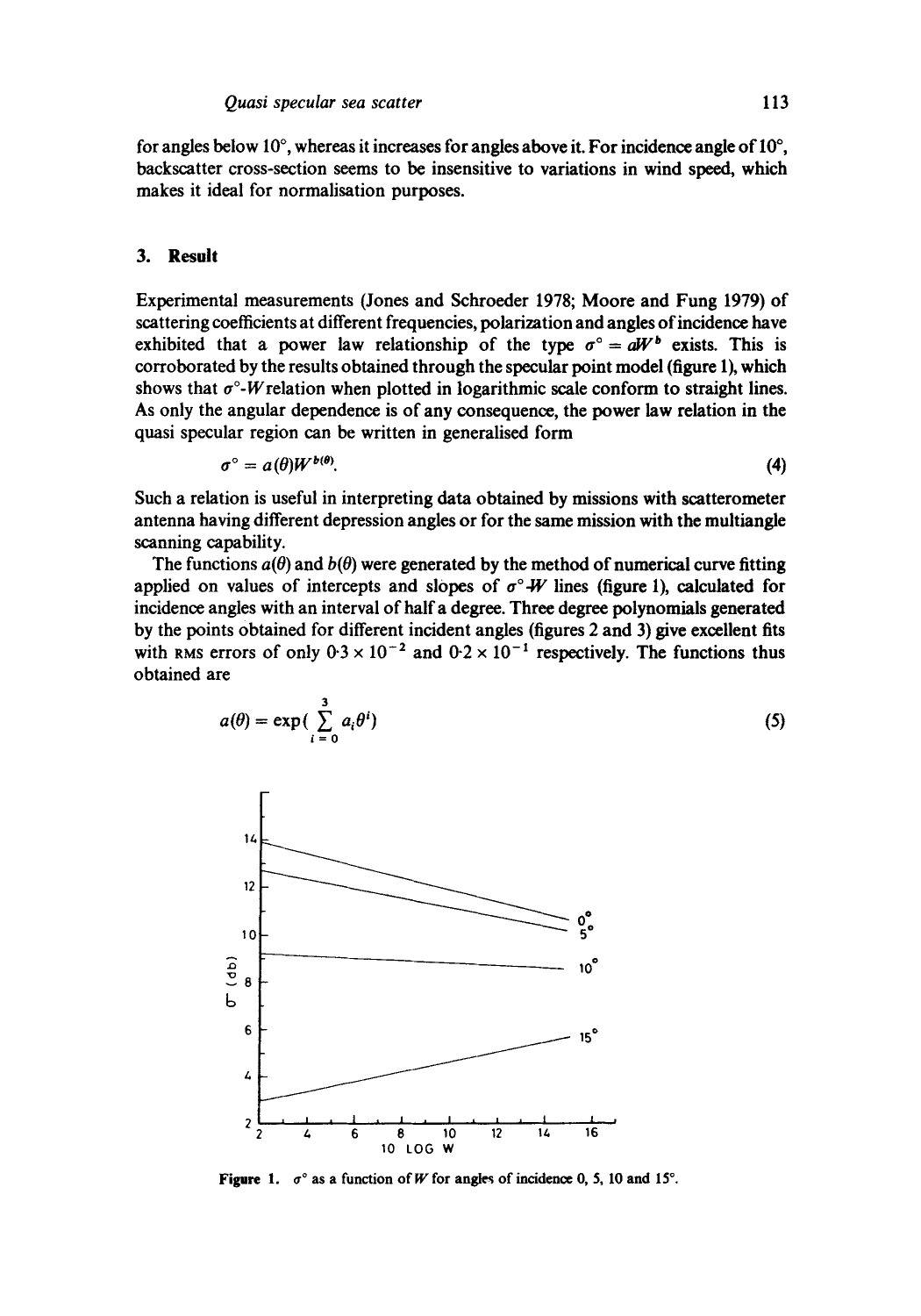

Figure 2. Slopes of the lines of figure 1 vs angles of incidence.



Figure 3. Intercepts of the lines of figure 1 vs angles of incidence.

$$
b(\theta) = \tan\left(\sum_{i=0}^{3} b_i \theta^i\right) \tag{6}
$$

where,  $\theta$  is in degrees and

and

$$
a_0 = 3.3158; a_1 = -0.30853 \times 10^{-2}
$$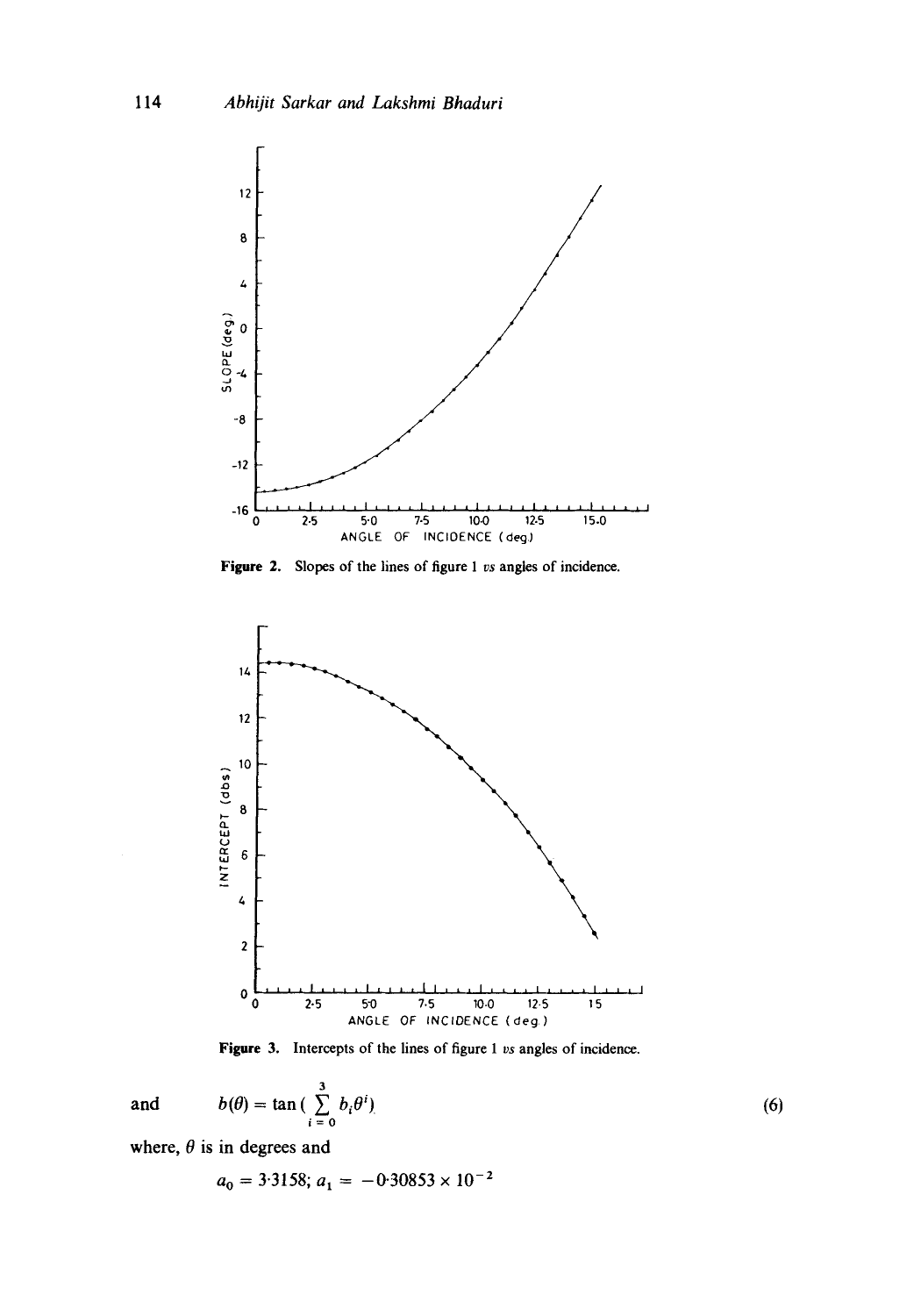$$
a_2 = -0.107584 \times 10^{-1}; a_3 = -0.81324 \times 10^{-4}
$$
  
\n
$$
b_0 = -14.2883; b_1 = -0.261545 \times 10^{-1}
$$
  
\n
$$
b_2 = 0.107429; b_3 = 0.675045 \times 10^{-3}
$$

These coefficients are for 9 GHz frequency.

Similar relations, generated for 14 GHz give  $\sigma^{\circ}$  values, which match favourably with the experimental results reported by Brown (1979).

# **4. Discussion**

The computation of  $\sigma^{\circ}$  required calculation of total variance of surface slopes and Fresnel reflection coefficients for sea water. The sea surface slopes are assumed to be Gaussian and isotropic in their distribution. The crosswind-to-upwind/downwind mean square slope ratio, determined by experimental measurements carried out by Cox and Munk (1954) is as high as  $0.75$  and hence the assumption that roughness statistics is isotropic is justified, at least as a first approximation. The mean-square slopes of waves longer than the wavelength of the electromagnetic radiation influence the scatter. Hence the returns near the vertical are dominated by large-scale waves, which are not as sensitive to the local wind as the capillary waves. Mid-angle range (angles  $> 15-20^{\circ}$ ) are better suited for sensing sea surface winds. For such angles, scattering coefficient besides being dependent on angle is also strongly frequency dependent. For these angles, polarization too has to be taken into account. Efforts to develop a similar relationship in the mid angular range are in progress.

#### **Acknowledgements**

The authors are grateful to Dr T A Hariharan for constant encouragement and guidance and acknowledge the benefit of their discussions with Mr N S Pillai, Microwave components and Sub-systems Division, Dr P S Desai, Dr P C Pandey and other colleagues of the Meteorology Division, Space Applications Centre.

# **References**

- Barrick D E 1968 *IEEE Trans. Antennas Propag.* AP-16 449
- Barrick D E 1974 *IEEE Trans. Antennas Propag.* AP-22 135
- Barrick D E and Peake W H 1968 Radio Sci. 3 865
- Bass F G, Fuks I M, Kalmykov A I, Ostrovsky I E and Rosenberg A D 1968 *IEEE Trans. Antennas Propag.*  AP-16 554
- Brown G S 1979 *J. Geophys. Res. 84* 3974
- Cox C and Munk W 1954 *J. Opt. Soc. Am. 44* 838
- Fung A K 1981 Coherent and incoherent radar scattering from rough surfaces and vegetated areas (ESA SP-166) p. 71
- Jackson J D 1962 *Classical electrodynamics* (New York: John Wiley)
- Jones W L and Schroeder L C 1978 *Boundary Layer Meteorol.* 13 1333
- Jones W L, Schroeder L C, Boggs D H, Bracalente E M, Brown R A, Dome G J, Pierson W J and Wentz F J 1982 *J. Geophys. Res.* 87 3297